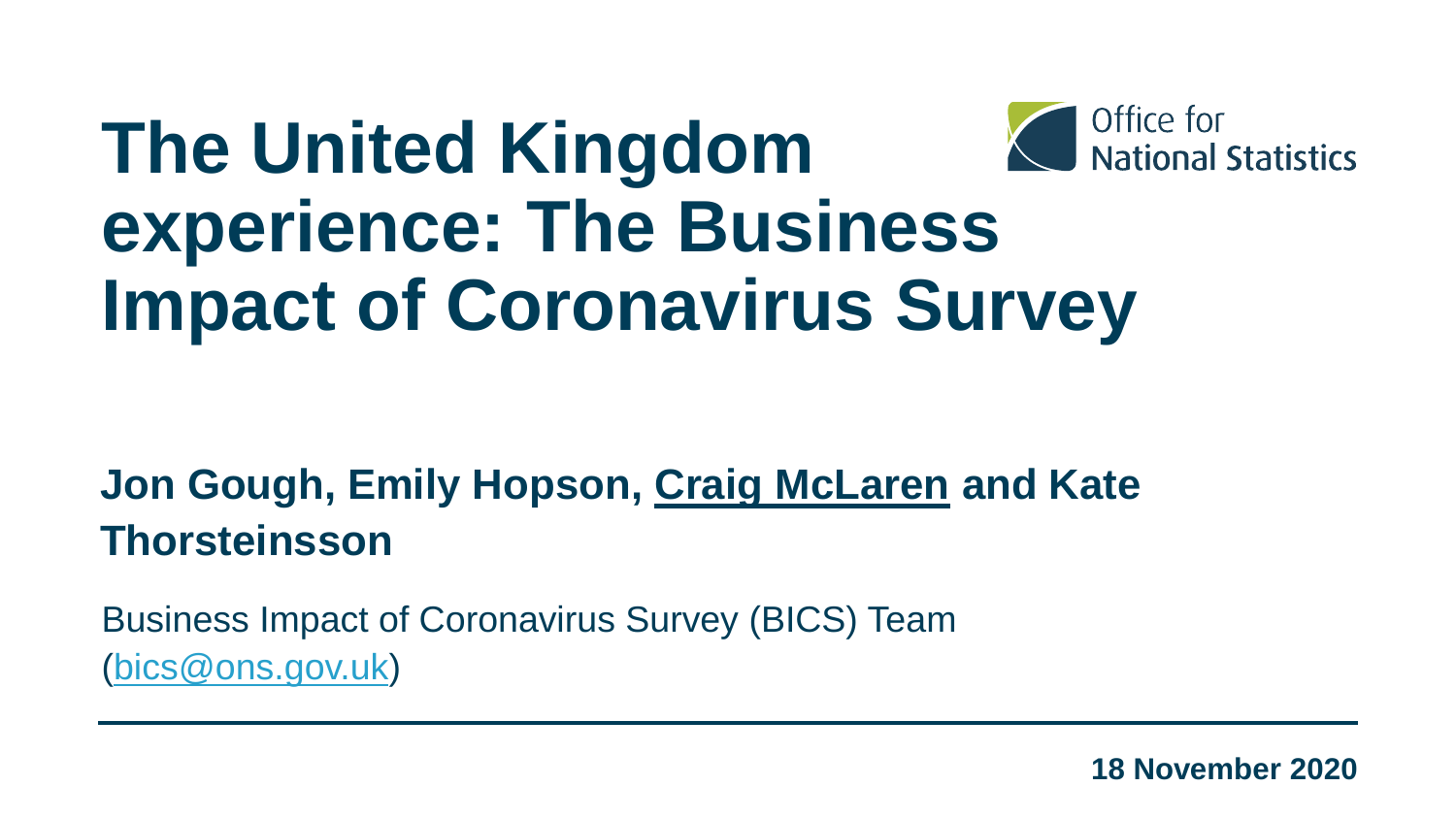# **Business Impact of Coronavirus Survey (BICS)**

- The ONS (UK) created a new innovative fortnightly business survey to monitor the impact of COVID-19
- Started this new online survey quickly and it went live within two weeks. Typically 6+ months.
- The BICS voluntary fortnightly business survey has provided us with a rapid and flexible survey to respond quickly to changing policy needs
- Detailed results are published each fortnight (circa 25 pages) with headline figures published each week in a Faster Indicators bulletin
- Other ONS weekly faster indicators include: traffic data, weekly job adverts, shipping, …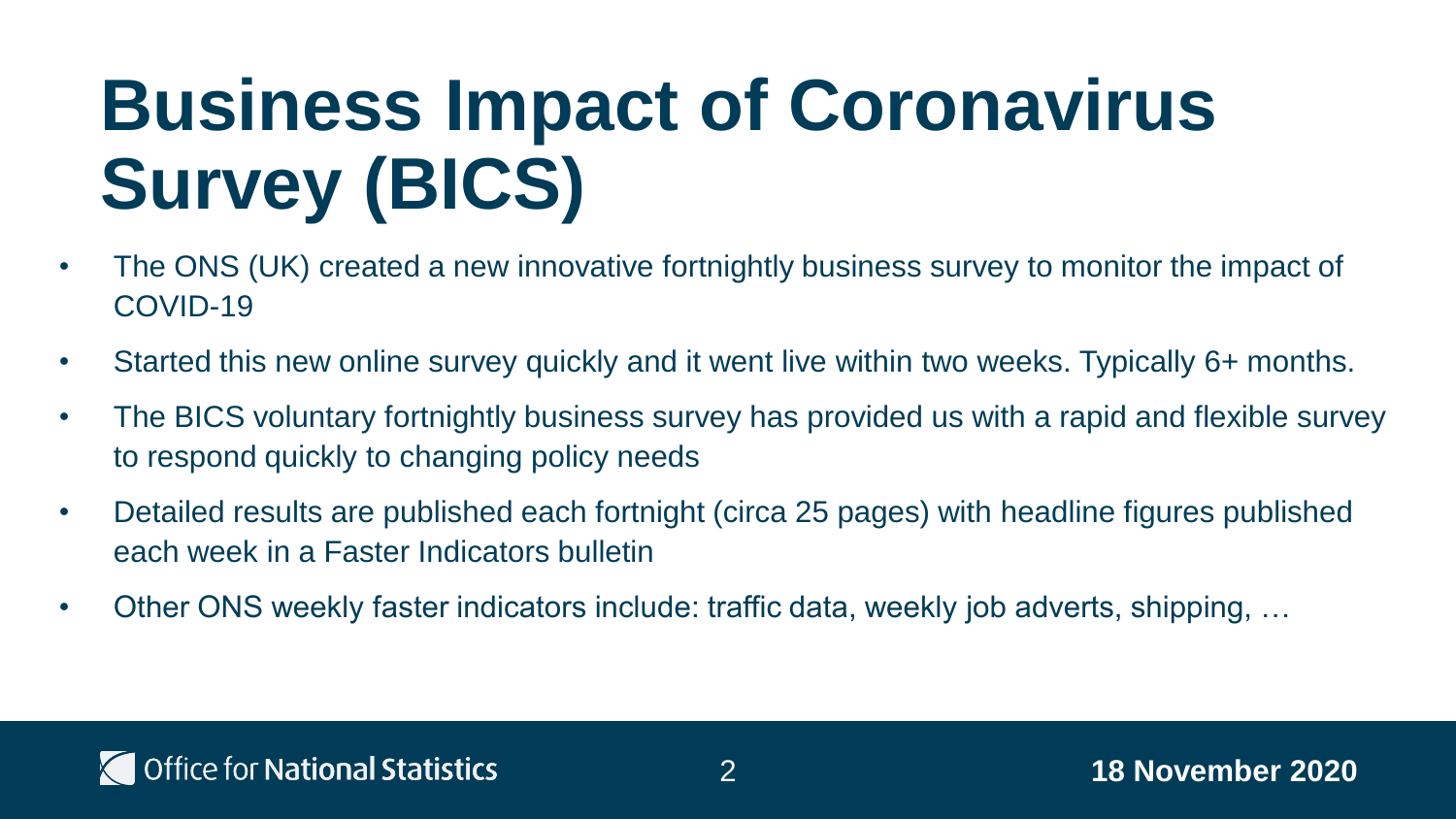### **BICS: Sample and Waves**

| <b>Wave</b>    | <b>Sample size</b> | <b>Actual</b><br><b>Response Rate</b> | <b>Collection period</b>            |
|----------------|--------------------|---------------------------------------|-------------------------------------|
| <b>Wave 1</b>  | 17,786             |                                       | 25.8% 23 March - 5 April 2020       |
| <b>Wave 2</b>  | 17,735             |                                       | 33.4% 6 - 19 April 2020             |
| <b>Wave 3</b>  | 17,623             |                                       | 34.7% 20 April - 3 May 2020         |
| <b>Wave 4</b>  | 18,506             |                                       | 33.5% 4 - 17 May 2020               |
| <b>Wave 5</b>  | 20,566             |                                       | 30.9% 18 - 31 May 2020              |
| <b>Wave 6</b>  | 20,548             |                                       | 35.3% 1 - 14 June 2020              |
| <b>Wave 7</b>  | 24,473             |                                       | $24.2\%$ 15 - 28 June 2020          |
| <b>Wave 8</b>  | 24,496             |                                       | 22.6% 29 June - 12 July 2020        |
| <b>Wave 9</b>  | 24,493             |                                       | 23.9% 13 - 26 July 2020             |
| Wave 10        | 24,464             |                                       | 23.4% 27 July - 9 August 2020       |
| Wave 11        | 23,905             |                                       | 24.8% 10 - 23 August 2020           |
| <b>Wave 12</b> | 23,904             |                                       | 22.2% 24 August - 6 September 2020  |
| <b>Wave 13</b> | 23,000             |                                       | 25.1% 7 - 20 September 2020         |
| Wave 14        | 23,912             |                                       | 23.1% 21 September - 4 October 2020 |

- Responses are collected from businesses during a two week period. Now up to Wave 18 with plans to continue.
- We have increased sample size over the waves to improve coverage of regions and business sizes.
- Wave 7 sample re-design implemented to improve coverage of smaller size businesses
- Wave 17 sample boost again and will now go to ~**38,000** businesses each fortnight
- Wave 17: Response rate  $26.8\% = 10,377$  businesses

**Source:** Office for National Statistics –Business Impact of Coronavirus (COVID-19) Survey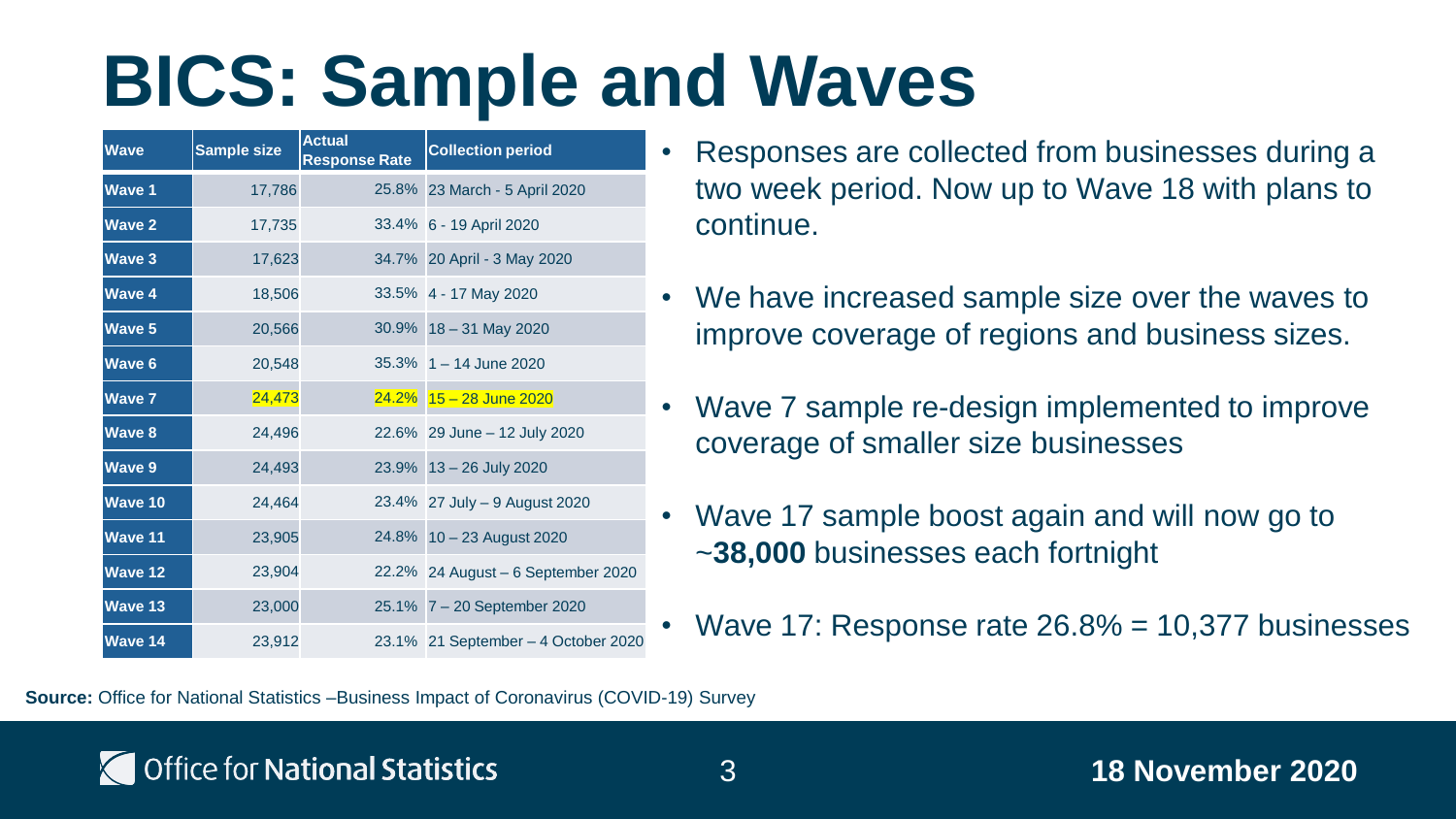### **Capturing data from businesses to meet users diverse needs**

- Wave 1 of BICS was implemented rapidly within two weeks:
	- Financial Performance
	- Exports/Imports
	- Prices of Goods and Materials
- Government Schemes
- Workforce
- Other
- Flexibility has meant we can add new questions quickly
- The question bank of all the BICS questions for each wave is publicly available
- With only a two-week window each wave to agree content, design questions and build and test the survey before it goes live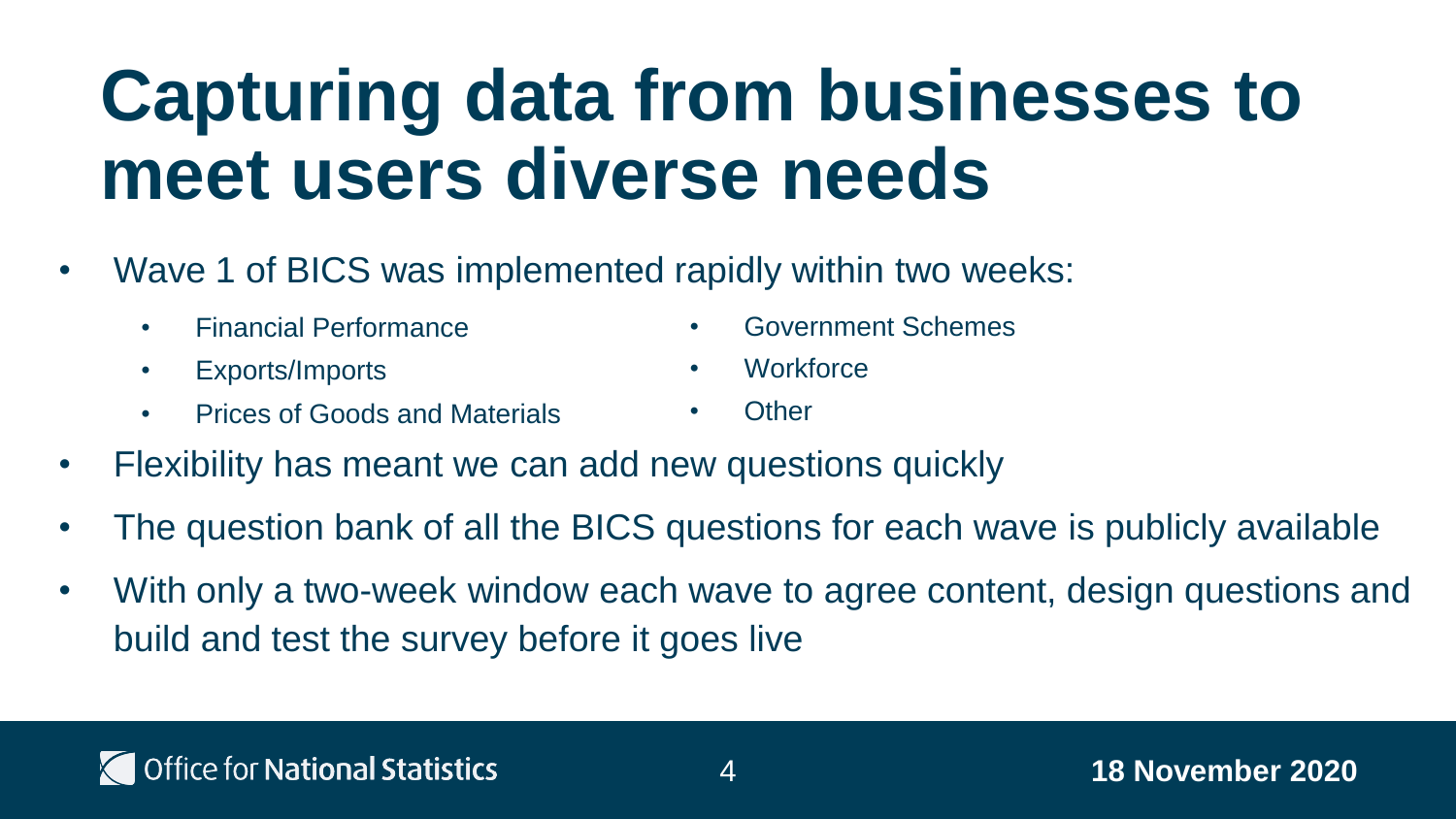### **In practice… the questions**

- Collaborative approach to question topics, e.g. identified via internal or external requests
- Questions designed through a rapid iterative draft and review process with questionnaire experts and policy users
- Challenge: Timings have meant no opportunity to cognitively user test questions
- To ensure quality and response
	- Questions are **mainly categorical** (ranges) and we do not ask for detailed financial data
	- Questions **can be skipped** if responders do not know the answers so we can prevent dropout and minimise burden
	- Improvements are identified through **continual review**, monitoring survey analytics, respondent feedback and data
- Align with other ONS surveys: Weekly Survey Co-ordination group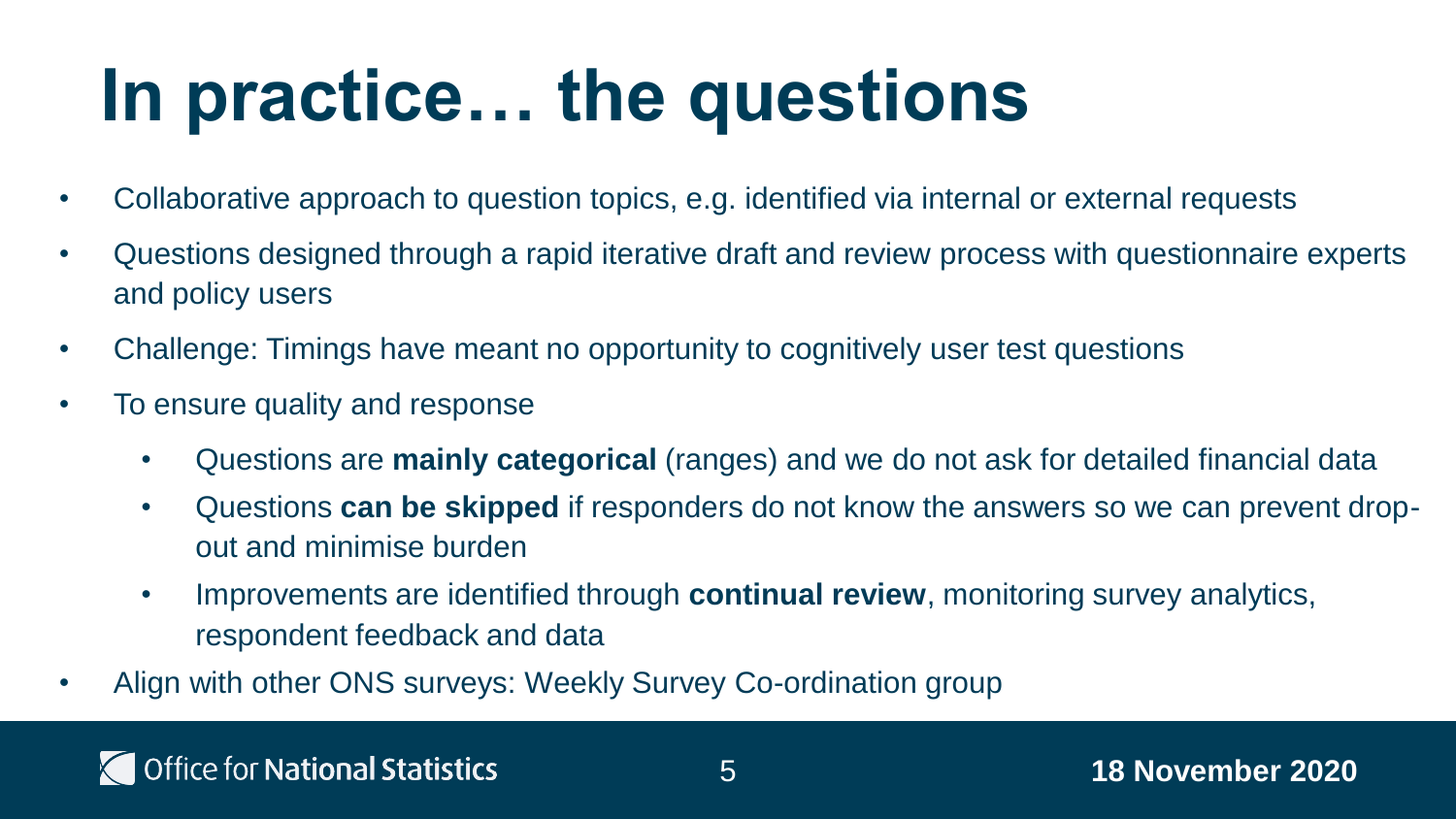### **In practice… the production**

- Challenge: how to develop quickly but maintain outputs and pace
- Production: team of four to derive the estimates and production outputs
- Questionnaire expertise: team of three focused on questionnaire updates
- Systems: team of three to focus on system updates each fortnight (via python code and linked to automatic ingestion of data from the online server)
- Central support for data collection, business liaison, methodological support
- **Needed to streamline our approach to innovate rapidly** for development and method changes
- While it is a detailed fortnightly release, we have mid-weekly outputs
- To meet our user needs, we needed a **rapid production** timetable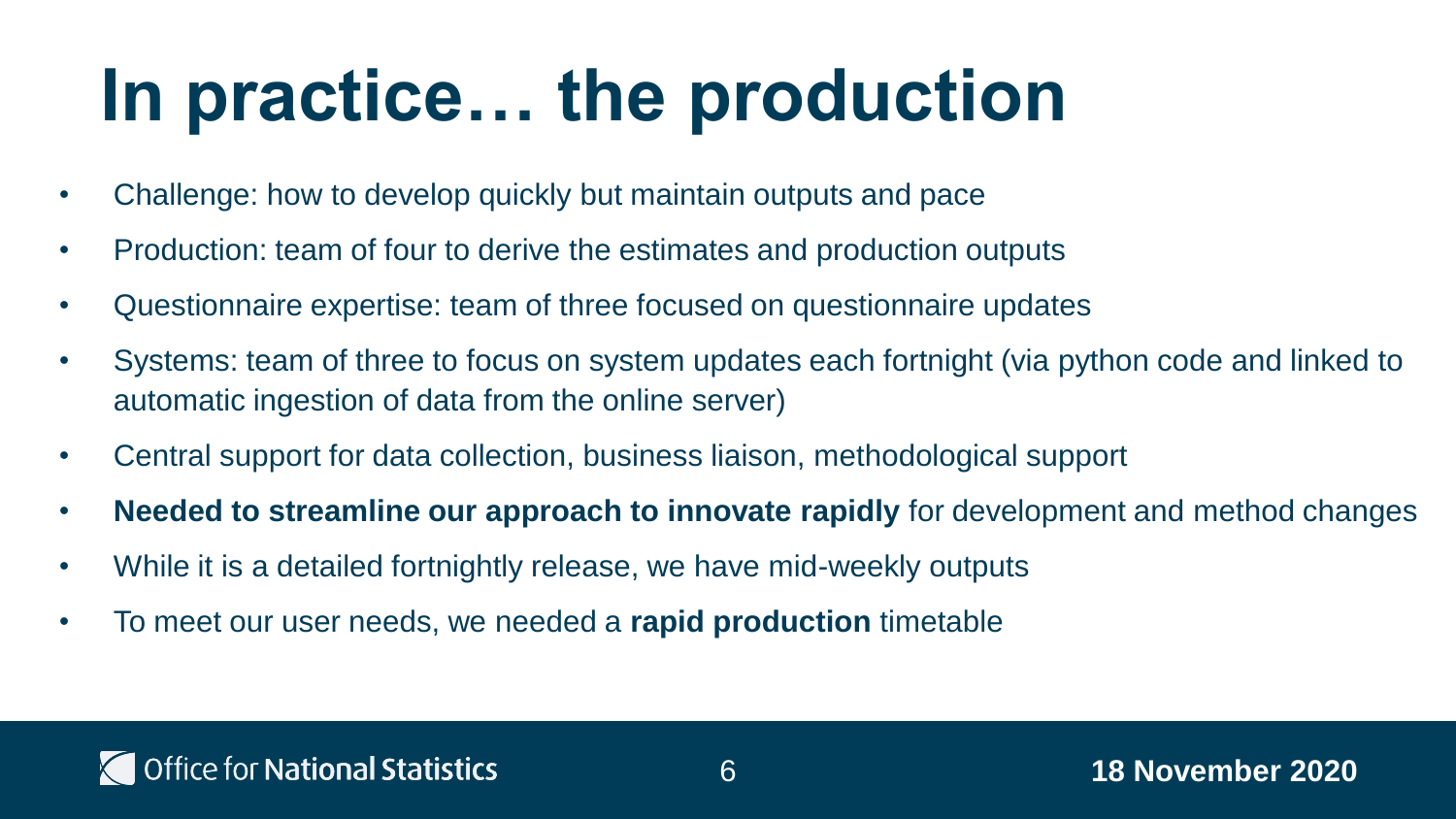#### **Rapid production timetable…**

- Streamlined our production and management of rapid data and outputs
	- E.g. A new wave went live on Monday 2<sup>nd</sup> November for Wave 17 to be in the field for two weeks (2<sup>nd</sup> 15<sup>th</sup> November)
	- For Wave 17, we produced a first rapid estimate after 3 days response for early sight on Thursday  $5<sup>th</sup>$
	- Early sight: A separate slide deck is created to summarise impacts and circulated across government on Friday 6th
	- Tuesday 10<sup>th</sup> a second estimate created to publish on Thursday 12<sup>th</sup> (weekly ONS Faster Indicators publication)
- Monday 16<sup>th</sup> November final results are run and outputs for Wave 17 will be published on Thursday 19th:
	- Detailed data pack including industry, size band and regional breakdowns (70 detailed data tabs)
	- Bulletin (~30 pages), including tables, charts and chart packs
	- Confidentialised microdata uploaded onto the Secure Research Service with a one week delay
- Throughout this period there are ad-hoc data requests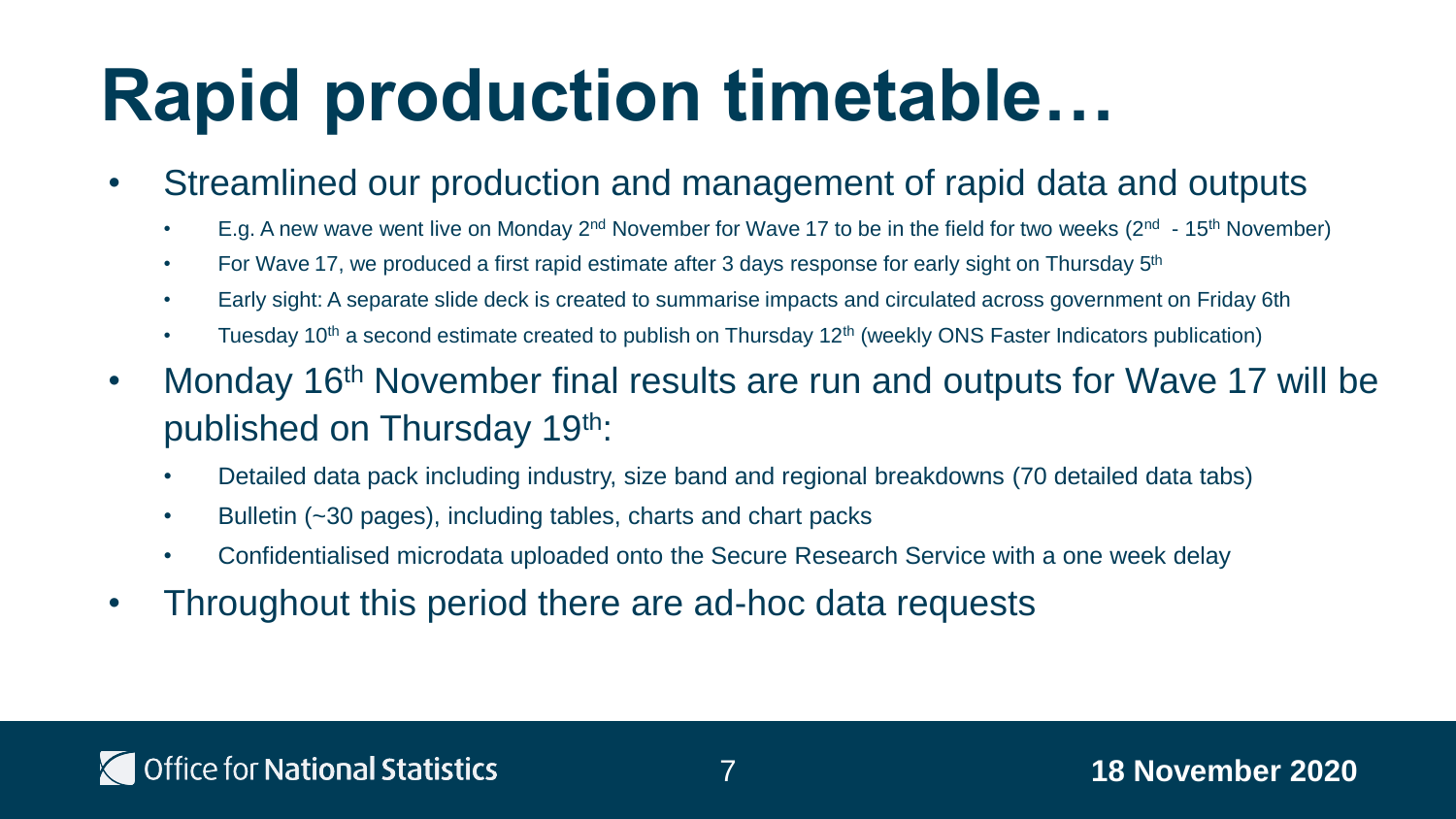### **Questionnaire topics now covered**

- Financial performance; Exports and Imports; Access to Goods and Materials; Prices of Goods and Materials; Government schemes (e.g. application and use); Workforce impacts; Footfall; Business resilience; Profit; Expectations, …
- Collaboration: Consulted widely across different UK organisations to meet their needs: Bank of England, Treasury, Dept. for Business, Dept. for Trade, Tax office, Competition and Marketing Authority, Regional governments
- Some questions are rotated in and out over the waves (detailed list in paper)
- Example as of Wave 14:
	- 21 broad questions, with a total of 72 questions and sub-questions
	- With smart routing, the average time to complete is 14 minutes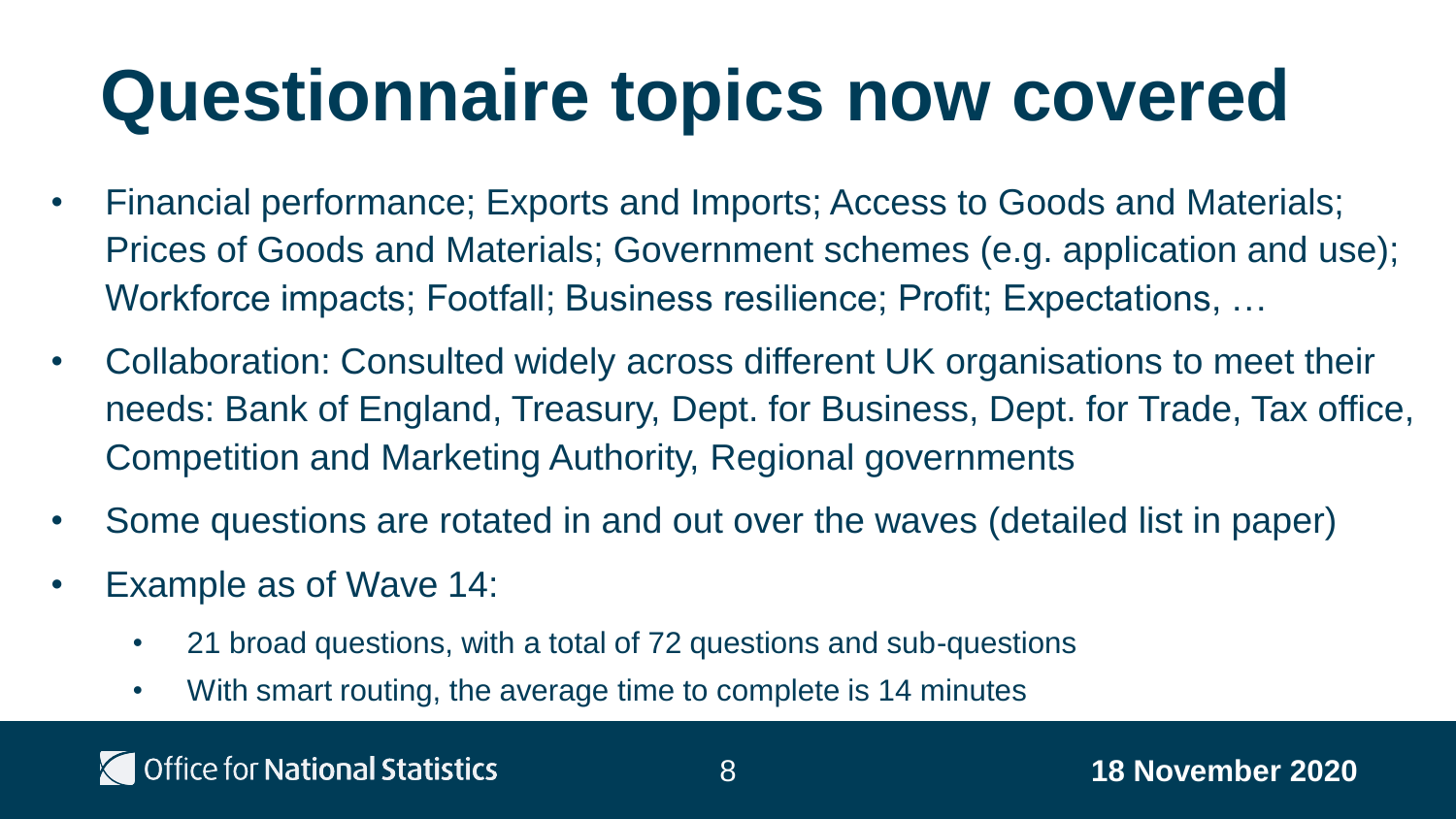### **Analysis topics covered so far**

- Analysis of the same businesses over time
- Textual responses based on free text answers
- Workforce articles by Labour Market area
- Comparison to separate tax office furlough figures from administrative data







Source: Office for National Statistics – Insights of the Business Impact of Coronavirus (COVID-19) Survey: 23 March to 5 April (Wave 2) to 1 to 14 June (Wave 7) 2020 Impact of Coronavirus (COVID-19) Survey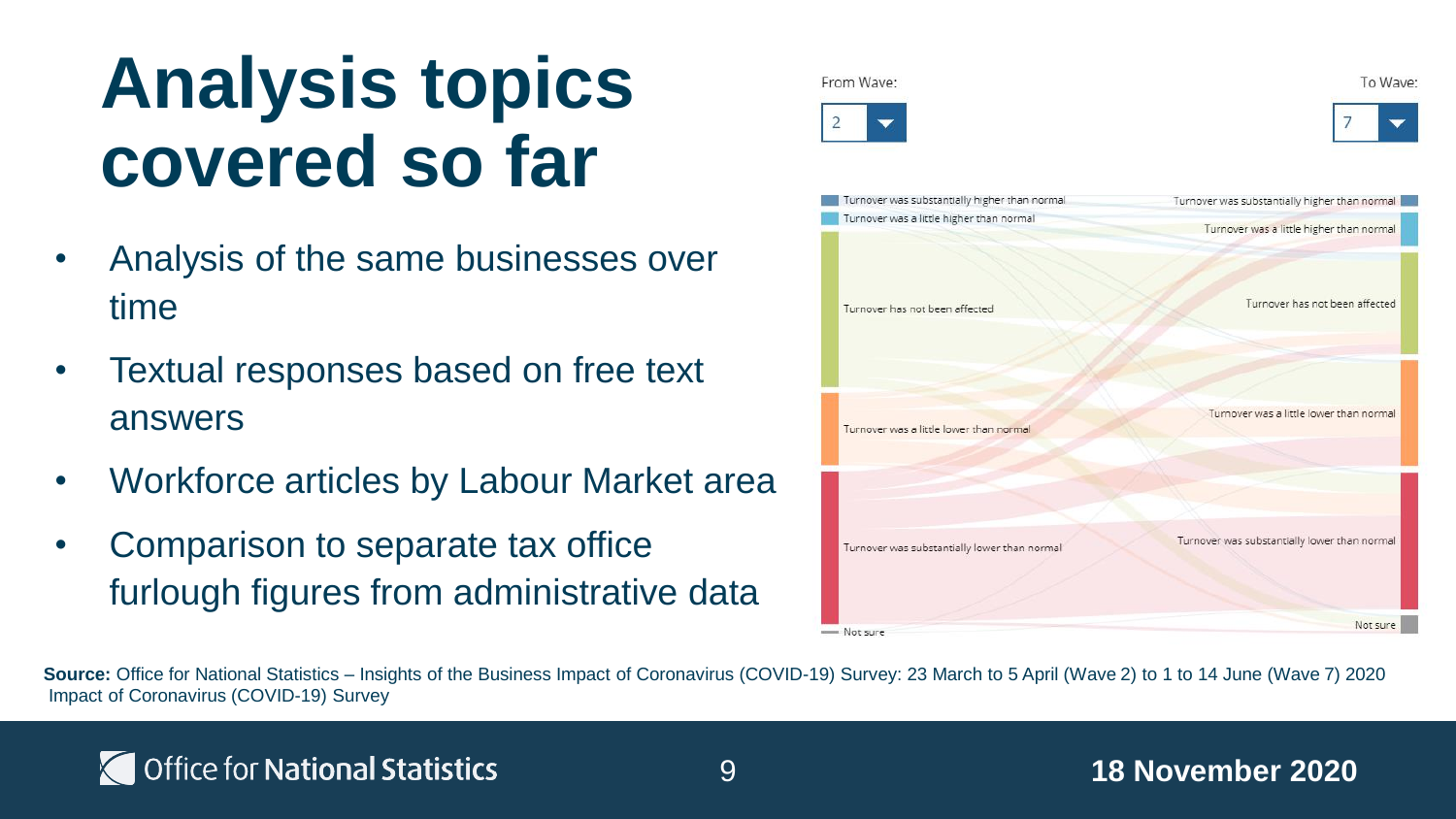# **Weighted BICS Results**

- Weighted results allow comparison over time (across waves)
- Initial published results showed weighting by turnover or employment has minimal difference, whilst weighting by count of business has the most significant difference
- Back series available from Wave 7 to current wave:
	- Trading status
	- Financial performance
	- Workforce arrangements (furlough)
- Detailed article with methods and approach available by variable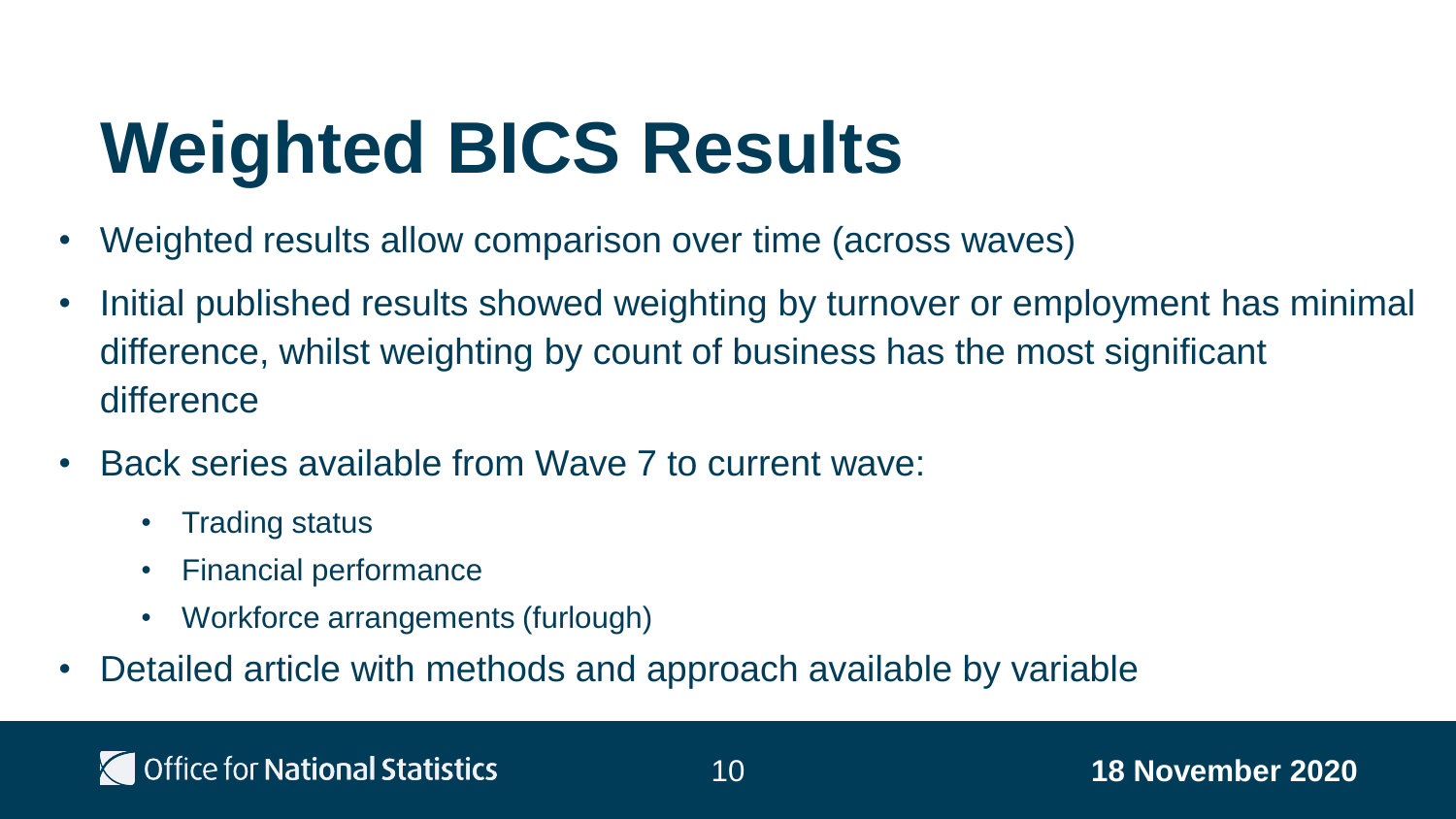# **Weighted BICS Results**



**Source:** Office for National Statistics –Business Impact of Coronavirus (COVID-19) Survey

#### **T** Office for National Statistics

#### 11 **18 November 2020**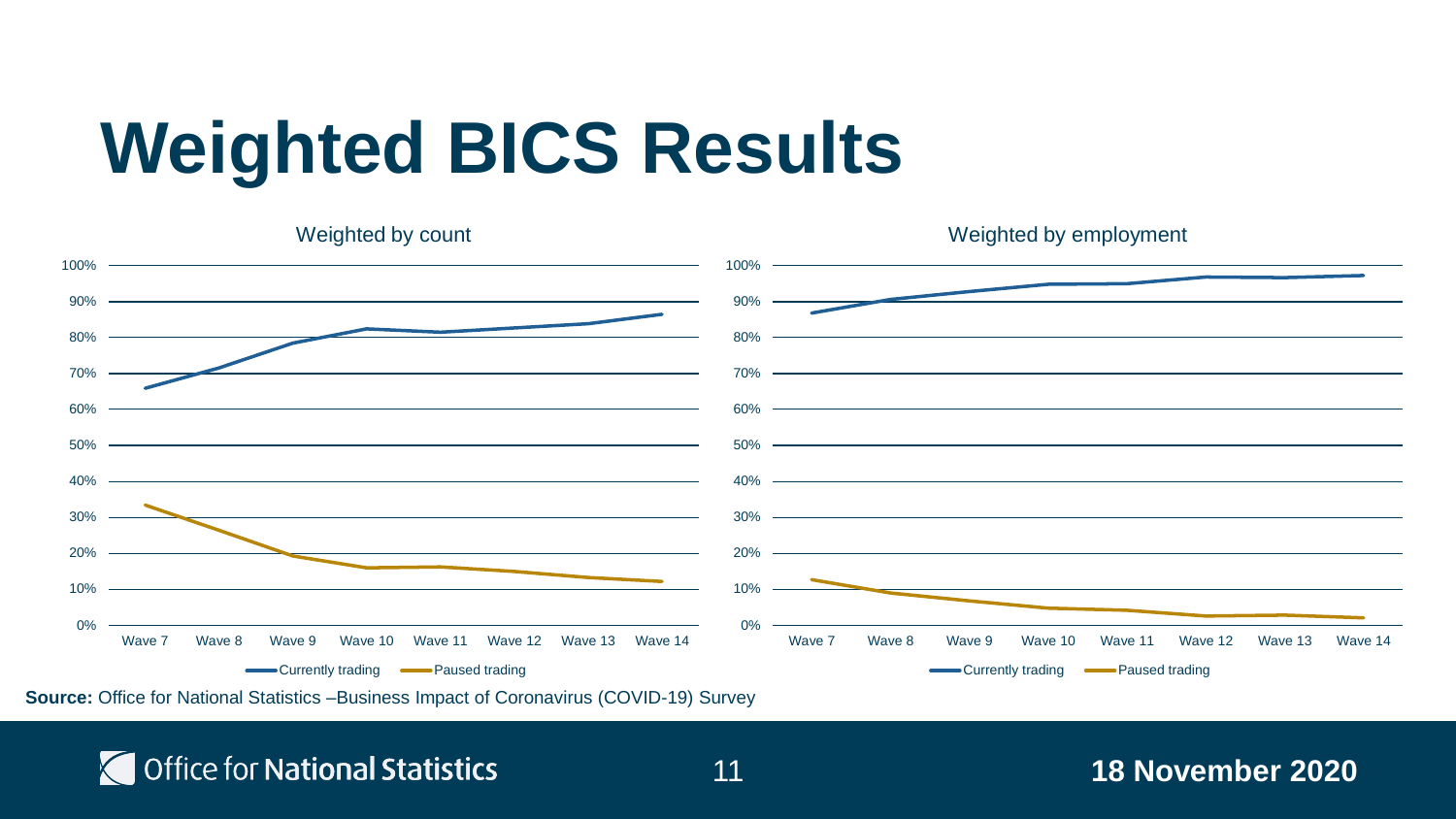# **Users and policy makers**

- Outputs from BICS are used extensively across the UK government departments to help inform policy
- Continuing to update, refine and add new questions
- Work closely across government departments to validate the outputs against their requirements
- We load our confidentialised micro-data into a Secure Research Service for approved uses to access (one week time lag)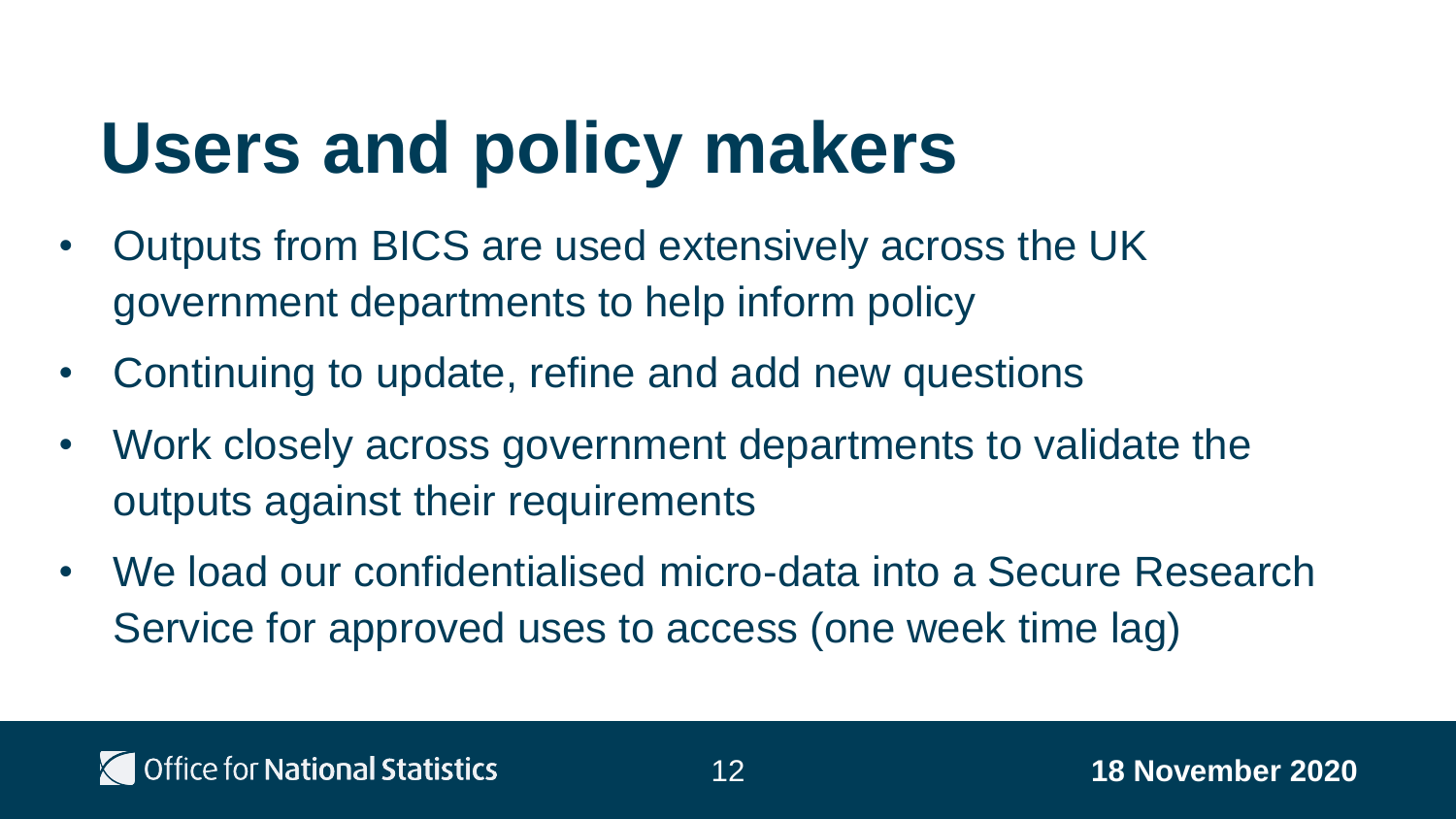### **BICS use in regular outputs**

- Retail Sales
- **Construction**
- Production and **Services**

**Feedback from the Business Impact of Coronavirus** Survey suggested that many retail businesses were trading in the period that the survey was live - 27 July to 9 August 2020

Wave 10 of the Business Impact of Coronavirus (COVID-19) Survey, UK, survey was live for data collection from 27 July to 9 August 2020

- Paused trading and does not intend to restart in the next two weeks
- Paused trading but intends to restart in the next two weeks
- Started trading within the last two weeks after a pause in trading
- Currently trading and has been for more than the last two weeks



Source: Office for National Statistics – Monthly Business Survey – Retail **Sales Inquiry** 

**Source:** Office for National Statistics – Business Impact of Coronavirus (COVID-19) Survey

#### 13 **18 November 2020**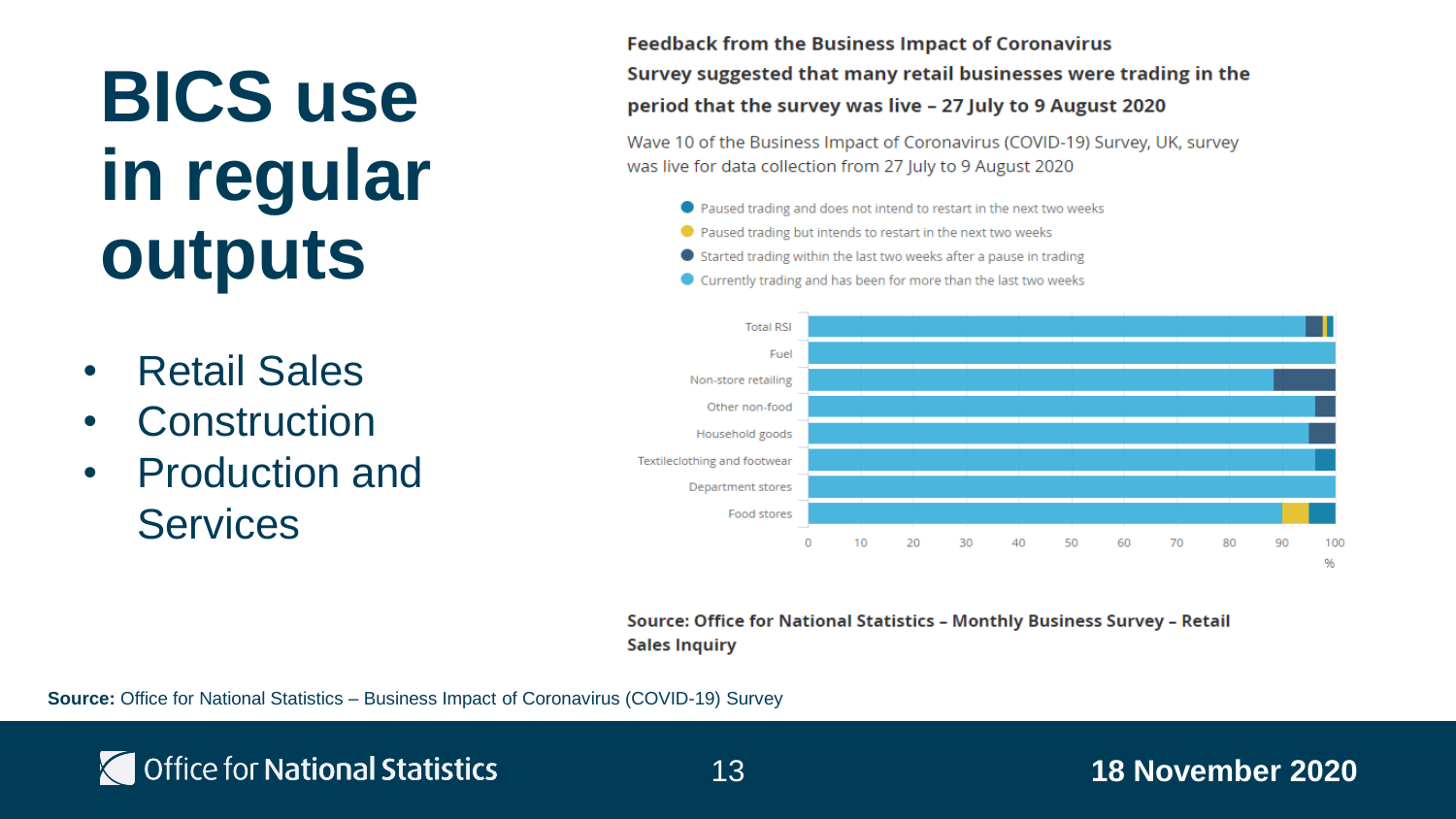#### **Net balance BICS vs monthly GDP**



Trends from businesses in BICS are also seen to be broadly reflect the published UK monthly GDP estimates, where BICS is published much earlier than the official monthly GDP estimate.

**Source:** Office for National Statistics – Business Impact of Coronavirus (COVID-19) Survey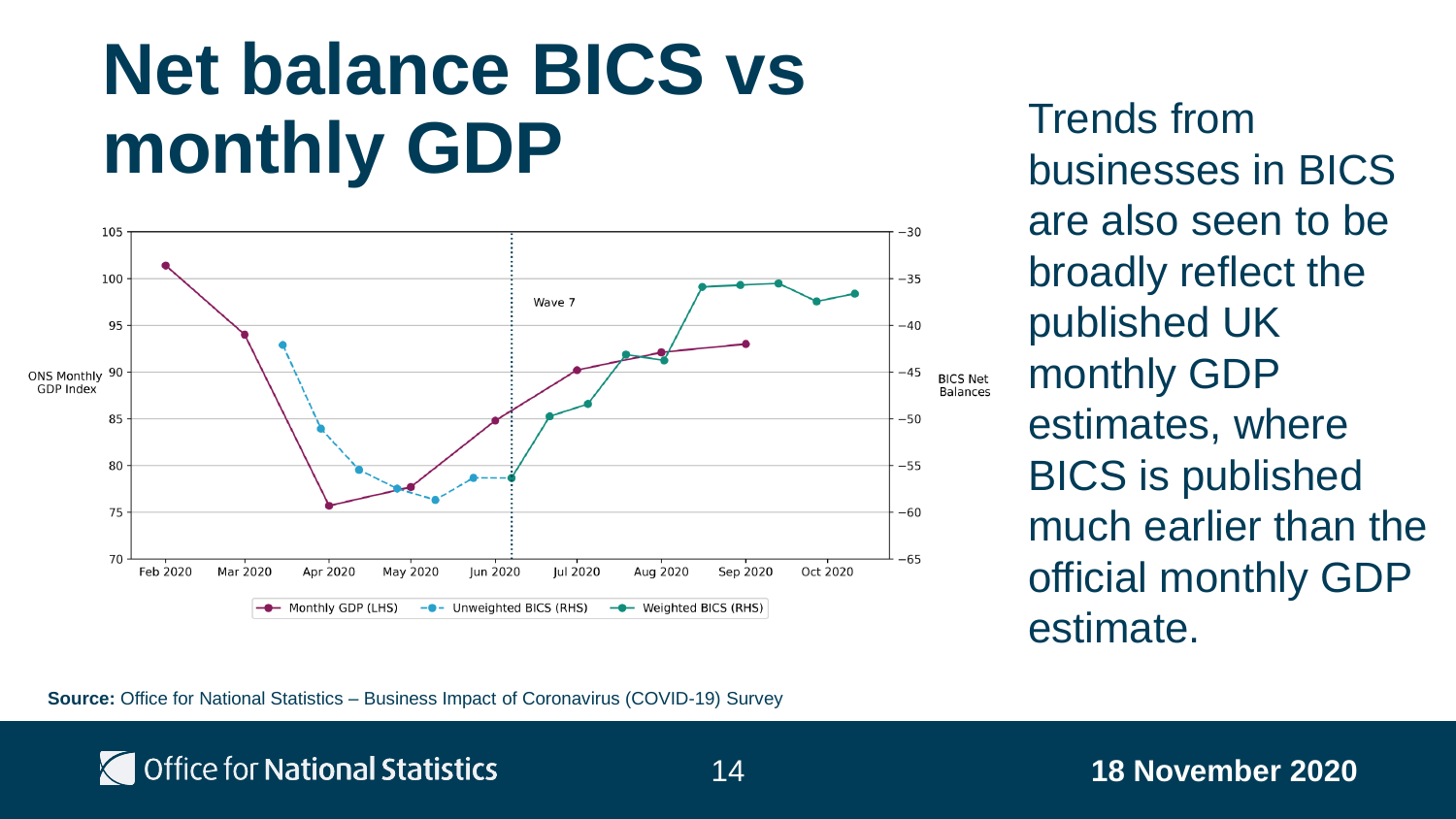# **Emerging data needs**

- Increasing need for more detailed breakdowns at a granular level
	- How do we continue to position the survey to provide that information?
- The evolving landscape in the UK will require a shift in emphasis of the type of questions we may want to ask
	- How do we understand the impact of different drivers?
	- Measuring impact of the UK transition period (December 2020+)
- ONS user consultation in August 2020
	- Support to remain fortnightly in the short to medium term and we will continue with detailed publication and accompanying dataset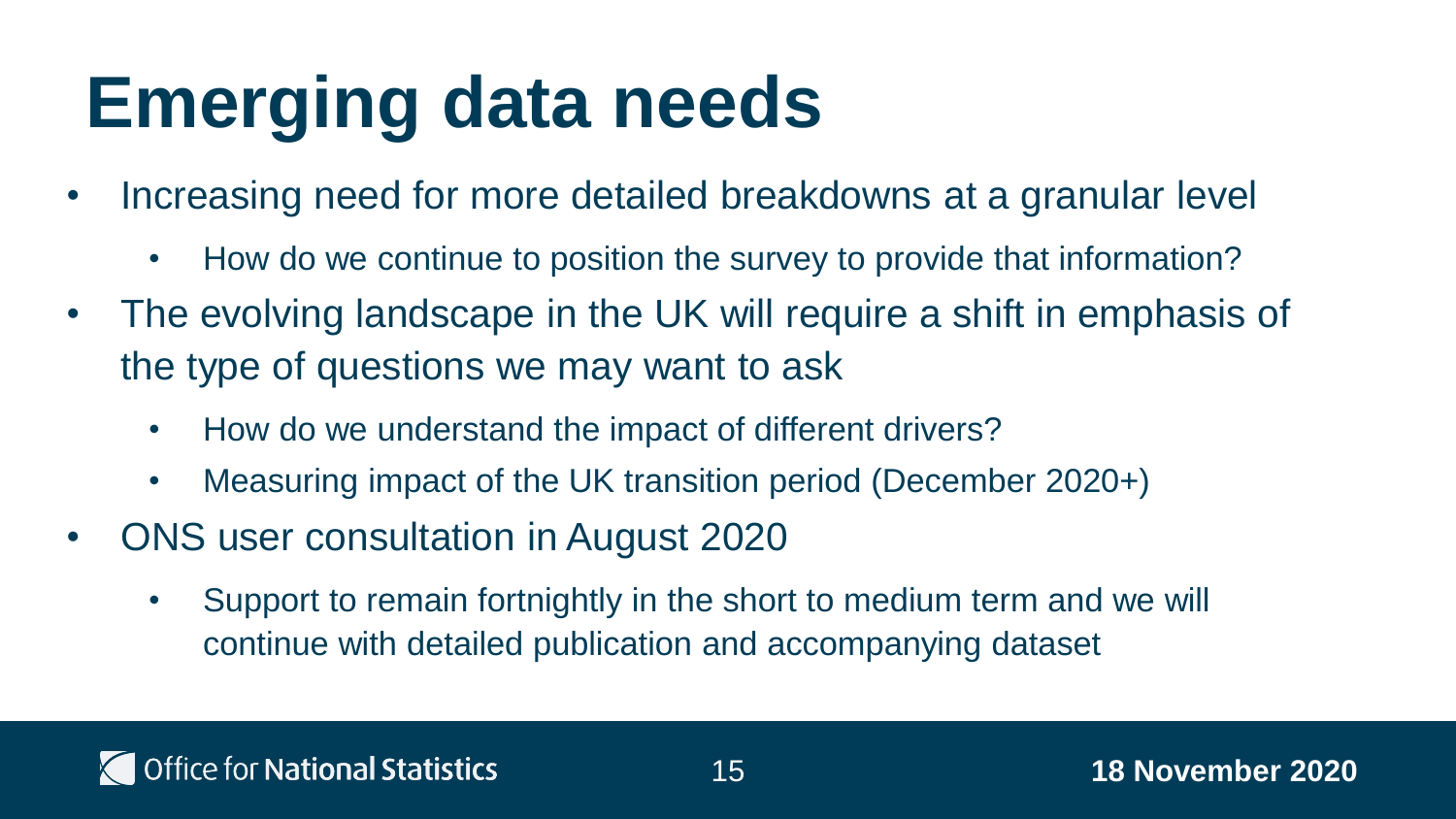# **Conclusion**

- BICS has provided us with a timely fortnightly set of indicators to capture business experiences but with real flexibility to meet changing needs
- Future approach is that BICS will continue but likely to be an opinions type business survey so we can quick meet policy needs and cover a wide range of topics
- [bics@ons.gov.uk](mailto:bics@ons.gov.uk)